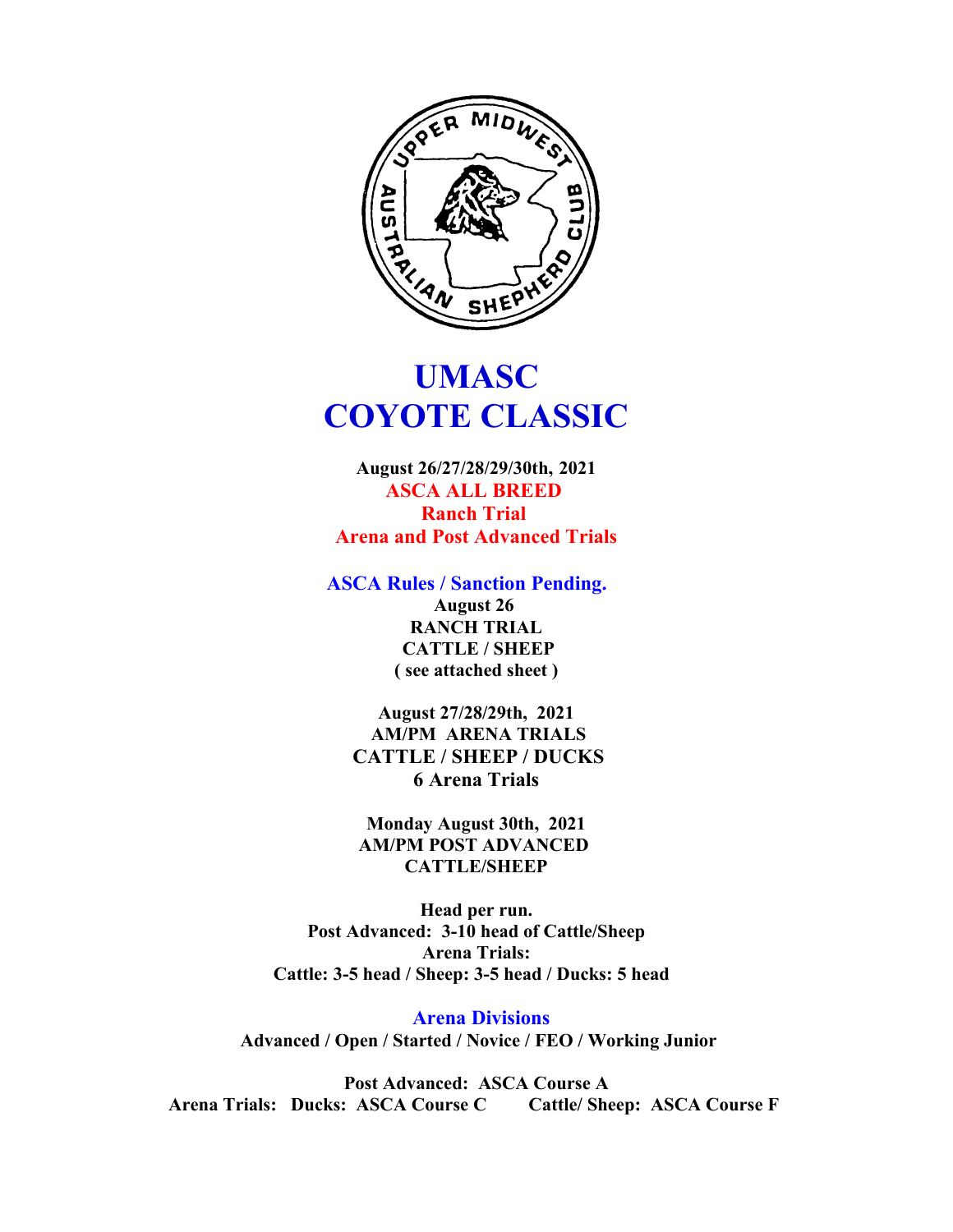#### **Judges**

#### **Rachel Vest Jim Hartnagle**

**Location Conroy Farm 23145 Denmark Ave. Farmington, Minnesota 55024**

#### **Daily Schedule FOR ALL TRIALS**

**7:45am Gate Entries Open 8:00am Gate Entries Close 8:00am Handlers Meeting Trial Begins After Handlers Meeting**

## **DAILY ARENA RUN ORDER AM Cattle / AM Ducks PM Cattle / PM Ducks AM Sheep / PM Sheep**

## **Judges Schedule: ARENA TRIALS Friday/ Saturday/ Sunday August 27/28/29th, 2021**

**AM Arena Trials Cattle/Sheep: Rachel Vest... Ducks: Jim Hartnagle**

**PM Arena Trials Cattle/Sheep: Jim Hartnagle.......Ducks: Rachel Vest** 

## **MAXIMUM RUNS FOR ALL ARENA TRIALS PER JUDGE 10 CATTLE / 15 SHEEP / 15 DUCKS**

**Post Advanced August 30th, 2021**

**AM Judge: Rachel Vest (Cattle followed by sheep)**

**PM Judge: Jim Hartnagle (Cattle followed by sheep)**

**Max Runs for Post Advanced per Judge 7 cattle / 7 sheep**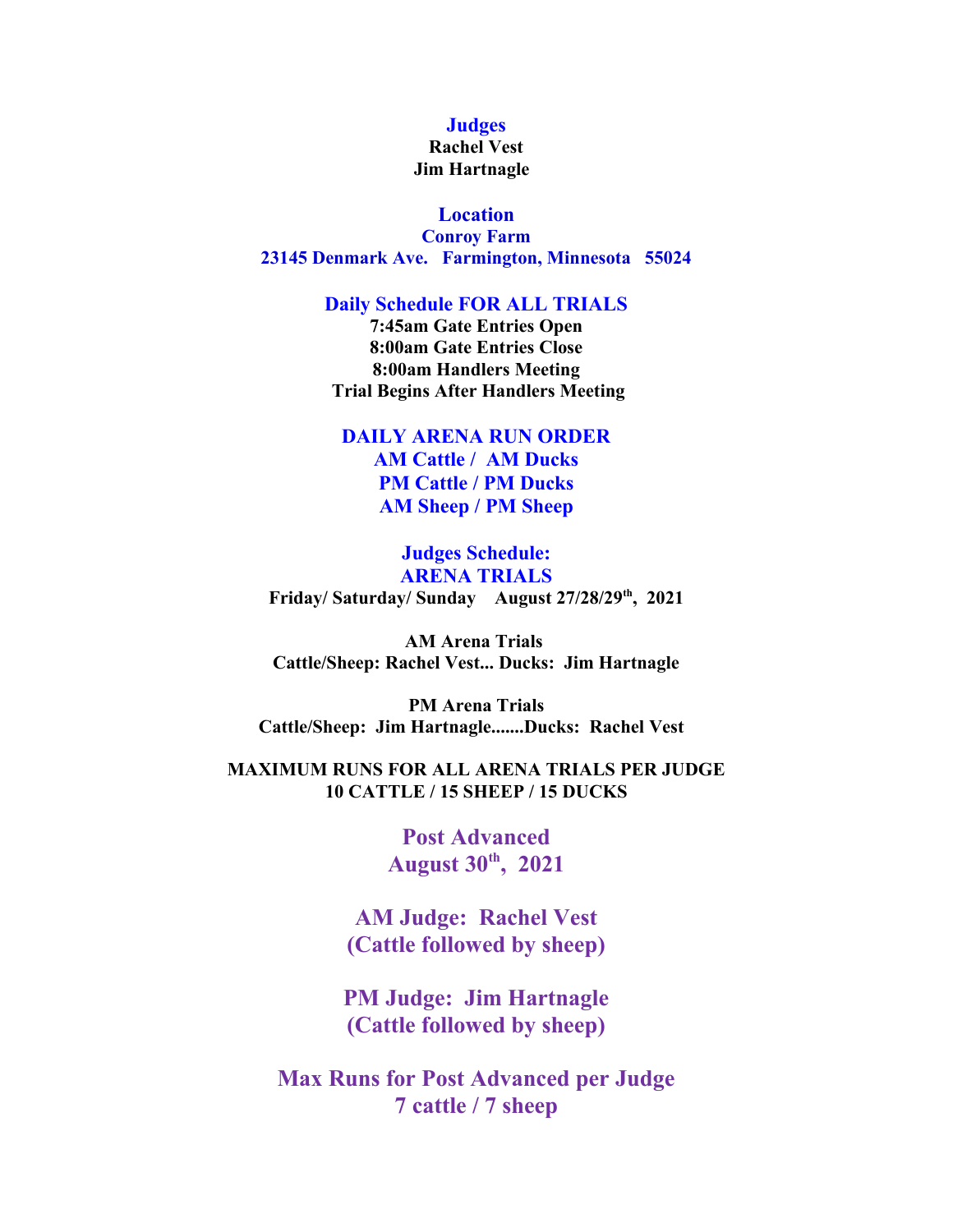#### **ENTRY INFORMATION**

**Pre-Entries open: AUSSIES: July 1st, 2021 OTHER BREEDS: July 2nd, 2021 Pre-Entries close August 1st, 2021**

**NO ENTRY WILL BE ACCEPTED WITH A POSTMARK DATE BEFORE Aussies: July 1st, 2021 Other Breeds: July 2nd, 2021**

> **NO EMAIL ENTRIES ALLOWED Entries will be accepted in POSTMARK order.**

**Day of show entries taken if trial is not filled.**

**Pre-entry fee: Arena and Post Advanced Fee (See Ranch Trial Fee on Attached Form) Cattle \$45.00...Day of show: \$50.00 Sheep \$40.00...Day of show: \$45.00 Ducks \$35.00...Day of show: \$40.00**

**Make checks payable to: UMASC Send completed ASCA entry form and full payment to: Deb Conroy 23145 Denmark Ave. Farmington, MN 55024**

**Entry forms available on the ASCA website. http://www.asca.org/wp-content/uploads/sites/35/2016/04/stockentwfill.pdf All non-aussies entrants must be registered with a tracking number from ASCA. http://www.asca.org/wp-content/uploads/sites/35/2016/04/trackapp.pdf Entries will be accepted in postmarked order. Run order will be drawn August 20th, 2021** 

> **A waiting list will be established if the trial fills. Refunds will only be given if the trial and your spot is filled.**

> > **Bitches in heat will run in order.**